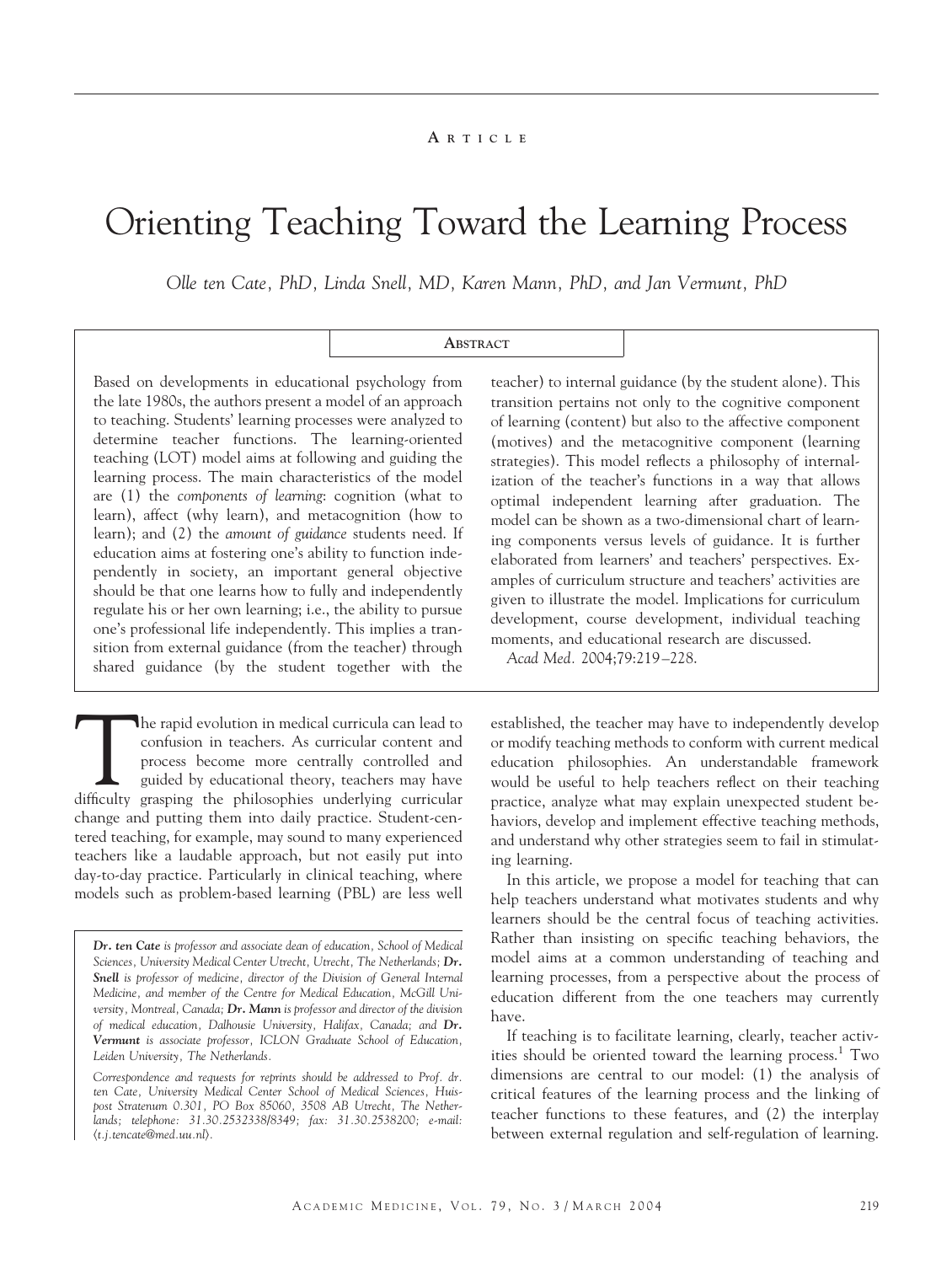This model, although logical, requires new ways of thinking by many teachers, particularly those with other responsibilities, such as patient care and research. Although elements of this model are not new, educational theory now offers a better description of the underlying learning processes and helps to encourage appropriate teacher activities. The model we describe has links to constructivism, apprenticeship-based learning theory, and Russian educational theory; elements of the model were previously discussed by Vermunt. $2-5$ 

# **DIMENSION 1: CRITICAL COMPONENTS OF THE LEARNING PROCESS**

The understanding of how people learn has grown substantially in the last few decades. Insights from cognitive psychology, developmental psychology, social psychology, information science, and neuroscience have improved our understanding.<sup>6</sup> Many factors have been proposed that both influence the quality and quantity of learning, and raise research questions to validate hypotheses about the learning process. A number of features are robust enough to use as descriptors of the learning process and as guidelines to shape teacher functions. Several authors distinguish among cognitive, affective, and metacognitive components of learning reminiscent of Bloom's domains of educational objectives.<sup>7–9</sup> We believe these three features, or components, are critical to the learning process and may provide a framework for understanding. Bloom refers to educational objectives (i.e., to the outcome of learning), whereas the elements we will discuss refer to the learning process itself. More recently, Mayer elaborated on the *skill*, *will,* and *metaskill*<sup>10</sup> needed for effective problem solving, which clearly parallel the components of our focus and are core elements in our learningoriented teaching (LOT) model.

#### **Cognitive Component of the Learning Process**

Learning occurs when the learner acquires knowledge of a topic or subject matter through processing information by reading, listening, thinking, memorizing facts, relating new facts to existing knowledge, analyzing problems, acquiring psychomotor skills, etc. Essentially, the learner must make a selection from the vast external body of knowledge—from books, living examples, the Internet, other media, etc. This aspect of learning can be summarized by the question *"What* should be learned?" That is, what is the content or objective of the learning, where should this content be found, and how should it be structured to adequately process the information?

#### **Affective Component of the Learning Process**

The affective component of learning deals with the learner's motivation to start and persist in concentrated learning. This component pertains to extrinsic and intrinsic motivation, to emotional relationship to the content materials, and to readiness to study. Psychological constructs such as attribution style (interpreting causes of success and failure in learning and exams), self-efficacy (perceptions of one's ability to carry out learning tasks), and coping with all kinds of emotions involved in studying belong to this component.<sup>11–13</sup> The affective component may be summarized with the question "Why learn?"

#### **Metacognitive Component of the Learning Process**

The presence of cognitive skills and information combined with sufficient motivation to learn may not result in an adequate learning process if the student does not know *how to* learn. A learner needs *metacognitive skills* to process information: he or she must be able to plan study activities, to monitor and evaluate progress, to diagnose and address personal lack of knowledge. These have also been called *metacognitive regulation activities*. 14

These three components represent essential questions that learners must address to adequately perform learning activities. These questions range from broad conceptional questions such as "What medical school should I choose to become a skillful plastic surgeon?" to detailed day-to-day questions, such as "Which book chapter shall I choose to read for tomorrow's assignment?" Table 1 gives examples of these questions on all three components, from the learners' macro and micro perspectives. We have chosen six labels in the cells, most of which were adapted from the work of Vermunt<sup>15</sup>: the content conception of learning, the purpose conception of learning ("learning orientation" in Vermunt's terminology), and the method conception of learning ("mental model"). Together, these establish the student's learning style. In all fields the learners can modify their perspectives of the learning process. The macro perspective reflects personality characteristics and opinions of the learner and shapes a dominant *learning style*, whereas the micro perspective pertains to specific *learning activities* that must be accomplished.

# **DIMENSION 2: THE INTERPLAY BETWEEN EXTERNAL REGULATION AND SELF-REGULATION OF LEARNING**

Education serves at least two major two purposes: (1) generating domain-dependent knowledge and skills in students, and (2) helping them develop into adult, responsible members of the community, who can further develop indepen-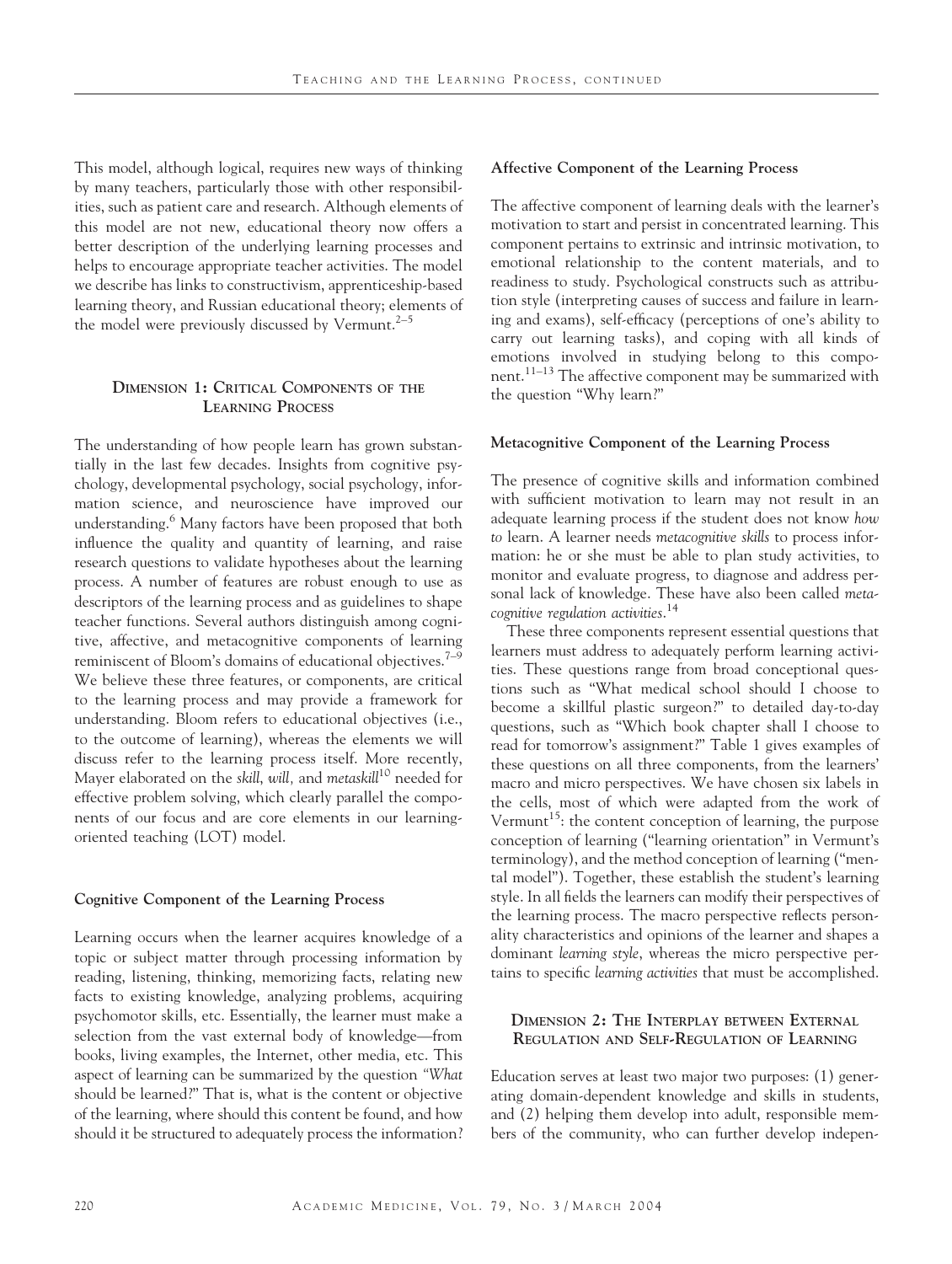#### Table 1

| The Three Components of the Learning Process and the Learner's Concerns Related to Each, from Macro and Micro Perspectives |                                                                                                                                                                                                                                                                                                                                                      |                                                                                                                                                                                                                                                     |  |  |  |
|----------------------------------------------------------------------------------------------------------------------------|------------------------------------------------------------------------------------------------------------------------------------------------------------------------------------------------------------------------------------------------------------------------------------------------------------------------------------------------------|-----------------------------------------------------------------------------------------------------------------------------------------------------------------------------------------------------------------------------------------------------|--|--|--|
| Learning Process Component                                                                                                 | Learners' Concerns from a Macro Perspective                                                                                                                                                                                                                                                                                                          | Learners' Concerns from a Micro Perspective                                                                                                                                                                                                         |  |  |  |
| Cognitive level: "Study what?"                                                                                             | Content conception of learning                                                                                                                                                                                                                                                                                                                       | Cognitive processing                                                                                                                                                                                                                                |  |  |  |
|                                                                                                                            | What am I to become? A cardiac surgeon? A medical<br>researcher? Is a doctor a technician, a communicator, an<br>investigator? Does he or she need detailed knowledge? Are<br>management skills required?                                                                                                                                            | What should I study? Read an assigned text for tomorrow?<br>Will old exams be a better source of information? What<br>are essentials; what are side issues? Practice examination<br>of the knee? Write a paper on this-important topic?             |  |  |  |
| Affective level: "Why study?"                                                                                              | Purpose conception of learning                                                                                                                                                                                                                                                                                                                       | Motives and feelings                                                                                                                                                                                                                                |  |  |  |
|                                                                                                                            | Why do I attend medical school? A good salary or job? To<br>prove myself? To help people? To follow my personal<br>interest? To do what others expect? To be a student? To get<br>a degree?                                                                                                                                                          | Why should I start studying now? How important or<br>interesting is this topic? Will I meet peers' expectations<br>and values? Impress teacher or parents? Increase my<br>future chances of training in this discipline?                            |  |  |  |
| Metacognitive level: "How to learn?"                                                                                       | Method conception of learning                                                                                                                                                                                                                                                                                                                        | Metacognitive regulation                                                                                                                                                                                                                            |  |  |  |
|                                                                                                                            | What is studying all about? How do I proceed to become a<br>doctor? What school is best? Will there be a lot of reading<br>and memorization? Imitation of preceptors? Studying for tests<br>or for understanding? How much knowledge is in medicine?<br>Will I be able to fulfill all curriculum requirements? Can I<br>improve my ability to learn? | How do I go about studying? Allot sufficient time in the<br>next days? Skip what I already know? Compare my<br>knowledge with a peer? Make abstracts, schemas, item<br>lists? Assess the results of my study effort and judge its<br>effectiveness? |  |  |  |

dently (i.e., without guidance by a teacher or a school). The latter purpose usually tends to be an implicit goal, accepted by many teachers, but given less specific attention in the curriculum. Although educational objectives, teachers' directives, the classroom context, educational texts, written tests, schedules, required attendance at classes, and other educational events determine much of the students' activities in school, after graduation they will have to continue learning independently without all these. If we want to prepare our students for society, a shift from a regulation of the student learning process by teachers and school to self-regulation of learning should therefore take place during the period of formal education. Before entering higher education, most students have limited ideas of what, why, and how to learn.<sup>16</sup> Education at the university level aims at independent functioning of graduates, not only in the domain of their training, but also in a broader sense. We know that in medical education, the transition from medical school to internship is a sudden confrontation with responsibilities for which students have only partially been trained. Even in PBL, where students are asked to set their own learning goals, the themes and materials are still carefully planned, and learning goals are designed to fit within the general objectives of the curriculum. A better shift from external guidance to selfguidance should therefore be a goal of formal education. Directives from the educational environment should become internalized and shaped into a personal-behavior repertoire.

According to educational psychology, students vary in their capability for self-regulated learning and growth towards independence.<sup>17</sup> Consequently, their need for external guidance may differ. Generally, we expect students to progressively exert more control over their own learning and would like to provide them, at any moment, with no more and no less guidance than they actually need. Receiving more guidance than needed will lead to wasted energy, and adverse effects may result. Students may become lazy, bored, or irritated. When too little guidance is given, students may not bridge the gap between their lack of knowledge and the required educational task. A balance should be found between guidance and self-regulation. Vermunt and Verloop have called this the search for *constructive friction* between learning and teaching, comparable to Vygotsky's *zone of proximal development*: the distance between the actual developmental level as determined by independent problem solving capability, and the level of potential development with the assistance of others.<sup>18</sup> Constructive friction leads to an effort by the student to master new knowledge and skills, by demanding more intellectual effort than routine activities take. A student whose capacity for independent learning is yet undeveloped needs more guidance to experience a con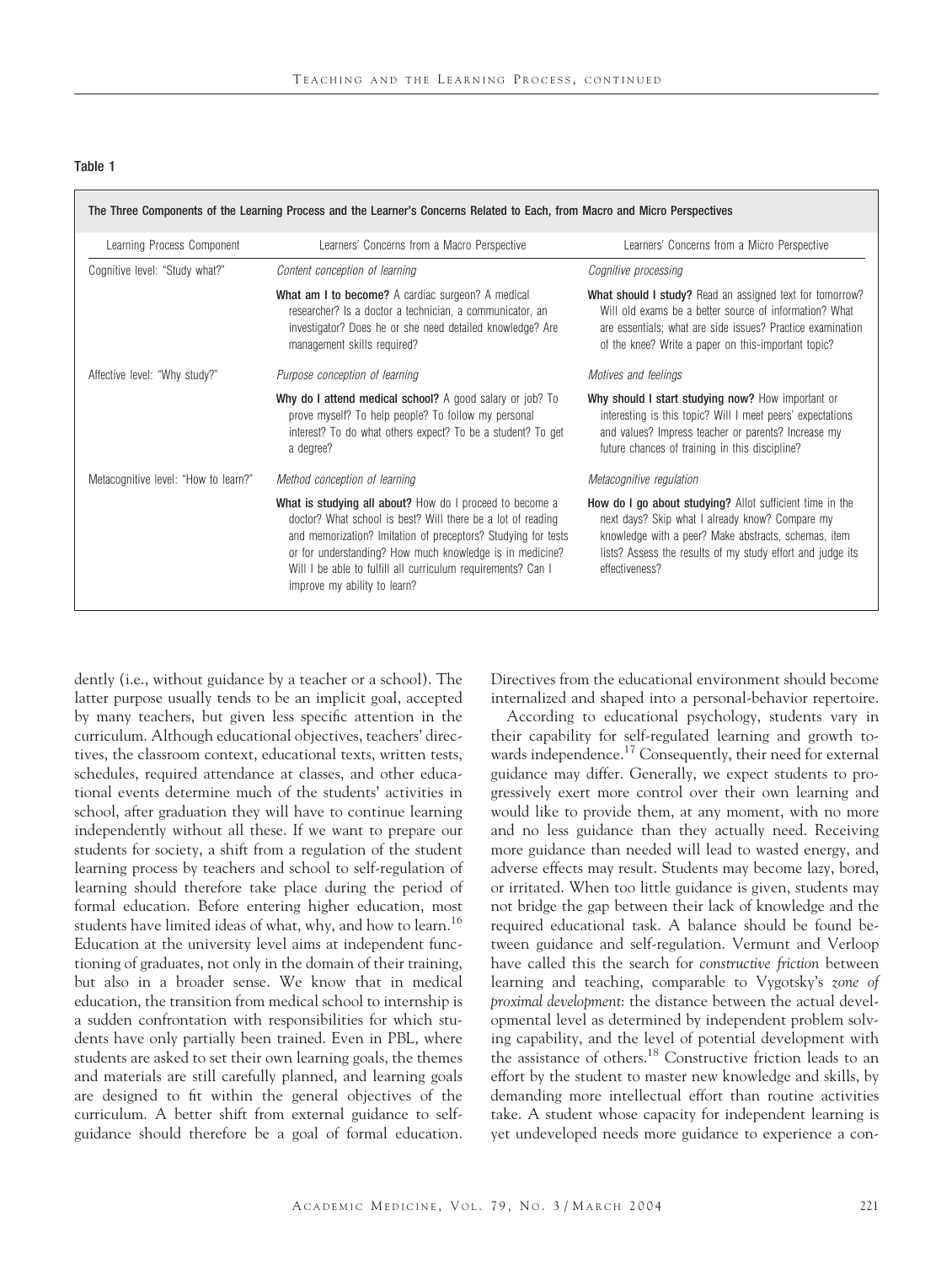structive friction, while the same amount of guidance may not result in significant learning actions in students who already work very well on their own. Too little or too much guidance, relative to the needs of the student, will result in what has been called *destructive frictions* and, therefore, inadequate learning.<sup>11</sup> Either the student will fail to grasp the level of thinking and will refrain from learning, or he or she will experience repetition of known information and will not learn in this case either. Clearly, our goal is a transition from full external regulation to self-regulation of learning, while maintaining an optimal sensitivity for the student's capacity for self-direction. How can we realize this transition?

#### **THE CONCEPT OF** *SHARED GUIDANCE*

Now the teacher comes into the picture. Modern medical curricula emphasize the personal responsibility of students for their own learning. With a shift towards more small-group learning and more self-directed learning, mature studying skills are required of students. A constructivist philosophy (i.e., learners "construct" their own knowledge on the basis of what they already know) $19$  may be used to justify a discovery-learning approach in the curriculum: students should *learn to learn*. What can teachers do besides providing assignments, scheduling independent learning time, or scheduling students in clinical rotations?

A traditional curriculum may be viewed as inefficient for many students because the presentation of information and the planning requirements are insufficiently geared to the students' needs; however, a curriculum may also do harm by asking too much of students. Both may result in "destructive friction" between competence and demands. Ideally, there is a stage of *shared guidance* of the learning process in which the teacher and the student work together. Collins et al. $3$  call this stage *coaching* or *scaffolding*; Vermunt speaks of s*hared control over the regulation of learning*. <sup>20</sup> This is where the teacher's role becomes essentially different from the extremes of either the traditional teacher's role or the role of an observer and evaluator of students' mature learning skills. Shared guidance requires awareness of what students know, what drives them and what metacognitive skills they possess, to generate an educational environment that leads to *constructive friction*. Shared guidance does not lead to a fixed set of teaching activities, since constructive friction at early stages of learning stems from demands that are quite different from those found in late stages of training. Instead, shared guidance requires a dialogue with students, a monitoring of their progress, and an adapting of the teaching to their perceived needs.

Table 2 illustrates the coherence of types of guidance with the components of the learning process.

# **ORIENTING THE TEACHER'S FUNCTIONS TOWARD LEARNING**

Our initial question was: How can we help teachers to understand and facilitate learning? The LOT model is characterized by teachers' activities that are adapted to the learning process. If we present the model from a teacher's perspective, it may be helpful to start with the correspondence between the learning process and teachers' tasks (Table 3).

"Study what?" pertains to topics, books, subject matter and the like, but also to the *nature* of the knowledge and skills to be acquired; in short all educational objectives that are set by the school as well as the student. The parallel teachers' activities are summarized as *presenting*. This may include verbal explanations, defining of educational objectives, selection of reading materials, generation of relevant test items, modeling interactions with a patient, giving feedback on the content of papers, presentations, etc. These activities may also include choosing an appropriate learning environment, if that context is deliberately part of what is to be learned, such as is the case in clinical clerkships. In short, all activities that pertain to the adequate provision of content matter are included.

"Why study?" refers to all feelings that are related to starting and maintaining study activities. *Motivating,* therefore, may range from planning tests, to conveying enthusiasm to students in a lecture hall, organizing compelling experiences, helping students to acquire self-efficacy, helping them think of future consequences of current behavior, and stressing the importance of study activities.

Finally, "How to learn?" includes all relevant metacognitive activities that regulate learning. We have chosen the term *instructing* to include all teacher functions that help

#### Table 2

| General Model of Guidance of the Learning Process*                                                                                                            |                                                      |                                                                  |                                                      |  |  |  |
|---------------------------------------------------------------------------------------------------------------------------------------------------------------|------------------------------------------------------|------------------------------------------------------------------|------------------------------------------------------|--|--|--|
|                                                                                                                                                               | Source of Guidance of the Learning Process           |                                                                  |                                                      |  |  |  |
| Learning Process<br>Component                                                                                                                                 | Full External Guidance<br>(from the Teacher<br>Only) | Shared Guidance<br>(from both the<br>Teacher and the<br>Student) | Full Internal<br>Guidance (from<br>the Student Only) |  |  |  |
| Cognitive level<br>Affective level<br>Metacognitive level                                                                                                     |                                                      |                                                                  |                                                      |  |  |  |
| *See Table 4 for a use of this model, showing examples of teachers' activities within each<br>learning-process component and at different stages of quidance. |                                                      |                                                                  |                                                      |  |  |  |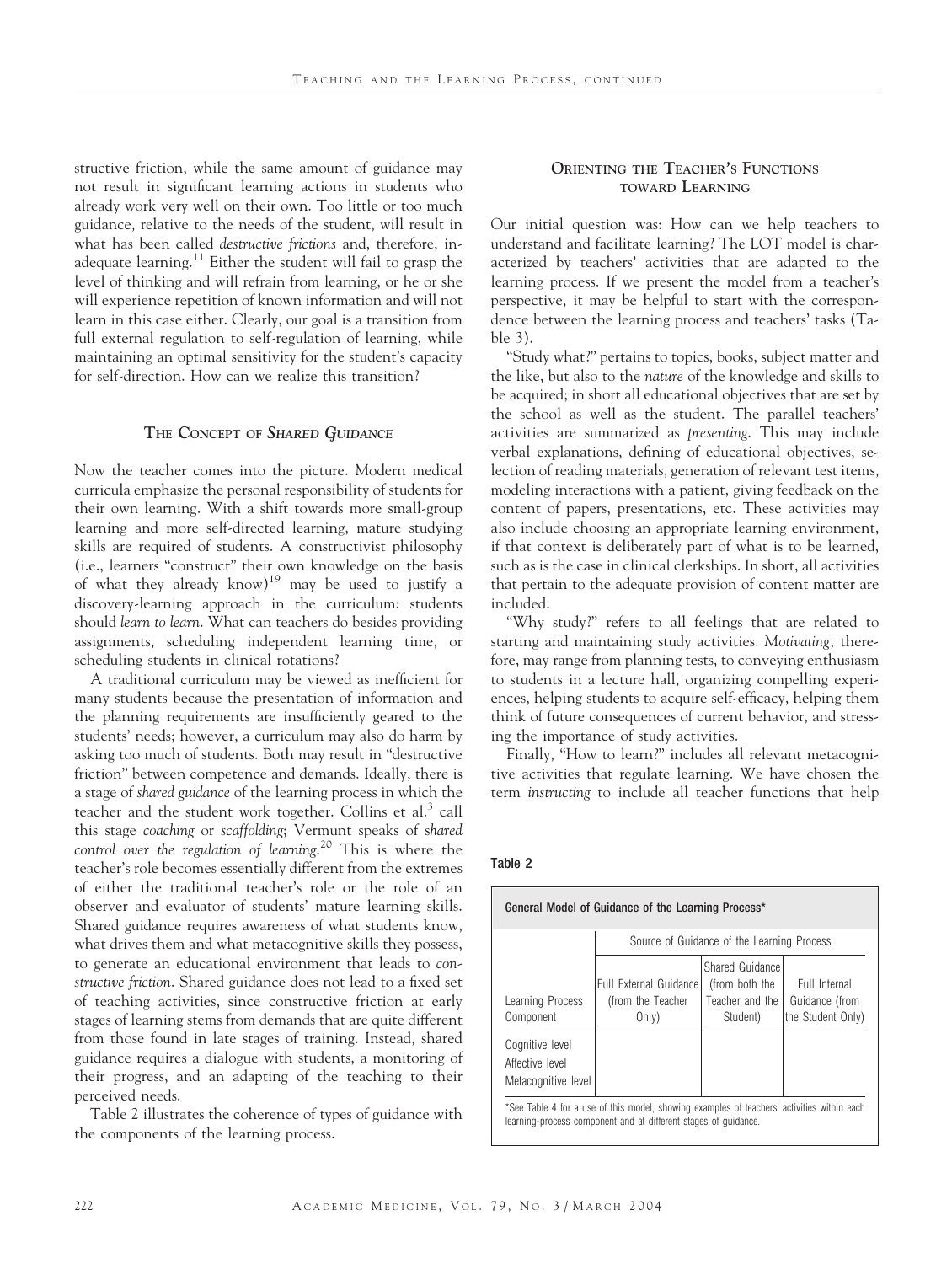#### Table 3

| Correspondences of Learning and Teaching Processes        |                                            |                                                                                                                                                                                          |  |  |  |
|-----------------------------------------------------------|--------------------------------------------|------------------------------------------------------------------------------------------------------------------------------------------------------------------------------------------|--|--|--|
| Learning Process Component                                | Learners' Concerns                         | Teachers' Concerns and Issues                                                                                                                                                            |  |  |  |
| Cognitive level<br>Affective level<br>Metacognitive level | Study what?<br>Why study?<br>How to learn? | Presenting (facilitating the provision of relevant information)<br>Motivating (stimulating students to invest in studying)<br><i>Instructing</i> (helping students to go about studying) |  |  |  |

students with such metacognitive activities and techniques as devising learning tasks, explaining how to go about acquiring knowledge and skills, organizing or giving personal feedback, etc. We use this term in a more strict sense than is usually done in educational literature, to stress the instrumental "how to" nature of it, excluding presentational and motivational elements.21

## **THE LEARNING-ORIENTED TEACHING MODEL**

If we relate the analysis of the learning process to the types of guidance that we have distinguished in a two-dimensional model, $^{22}$  a chart may result as shown in Table 4. The model assumes the possibility to vary the amount of regulation of the learning process in all three components. The chart can be elaborated from students' and teachers' points of view by more detailed descriptions and adding examples.

## **Transitions at the Cognitive Level**

Entering students will expect educational objectives to be set and the content of the education to be determined for them. They are prepared to listen to teachers explaining subject matter, expect study materials that are carefully composed of the most relevant issues for learning, and anticipate examinations that reflect learning assignments. Teachers may act as important role models and serve as examples, but above all they take the lead in determining what to study and prioritizing within the chosen subject matter. Later, students can be asked to generate personal learning objectives and receive feedback. Reading assignments can shift via suggested literature references to topics to be explored from sources of information the students themselves find. Guidance may then focus on validating the subject matter searched for and found by students, which implies feedback on questions such

#### Table 4

Examples of Teachers' Activities within the Three Learning-Process Components and at Different Stages of Guidance of Students

|                                                                                        | Source of Guidance of the Learning Process                                   |                                                                           |                                                                                                            |
|----------------------------------------------------------------------------------------|------------------------------------------------------------------------------|---------------------------------------------------------------------------|------------------------------------------------------------------------------------------------------------|
| Learning Process Component                                                             | Full External Guidance (from the<br>Teacher Only)                            | Shared Guidance (from both<br>the Teacher and the Student)                | Full Internal Guidance (from the<br>Student Only)                                                          |
| Cognitive level<br>Learner: What to learn?<br>Teacher: What to present to the student? | Lecture, determine objectives, write<br>study texts, write exam<br>questions | Help students in determining<br>the importance of issues<br>by themselves | Students determine objectives, choose<br>relevant topics and information<br>sources, apply self-assessment |
| Affective level<br>Learner: Why learn?<br>Teacher: How to motivate the student?        | Organize tests, give assignments,<br>set tasks                               | Stimulate students to figure<br>out their own motives                     | Students are motivated by interest or<br>demands of patient care                                           |
| Metacognitive level<br>Learner: How to learn?<br>Teacher: How to instruct the student? | Tell how and when to study, show<br>techniques                               | Give no more or less help<br>than is really needed                        | Students know how to adequately<br>acquire further knowledge                                               |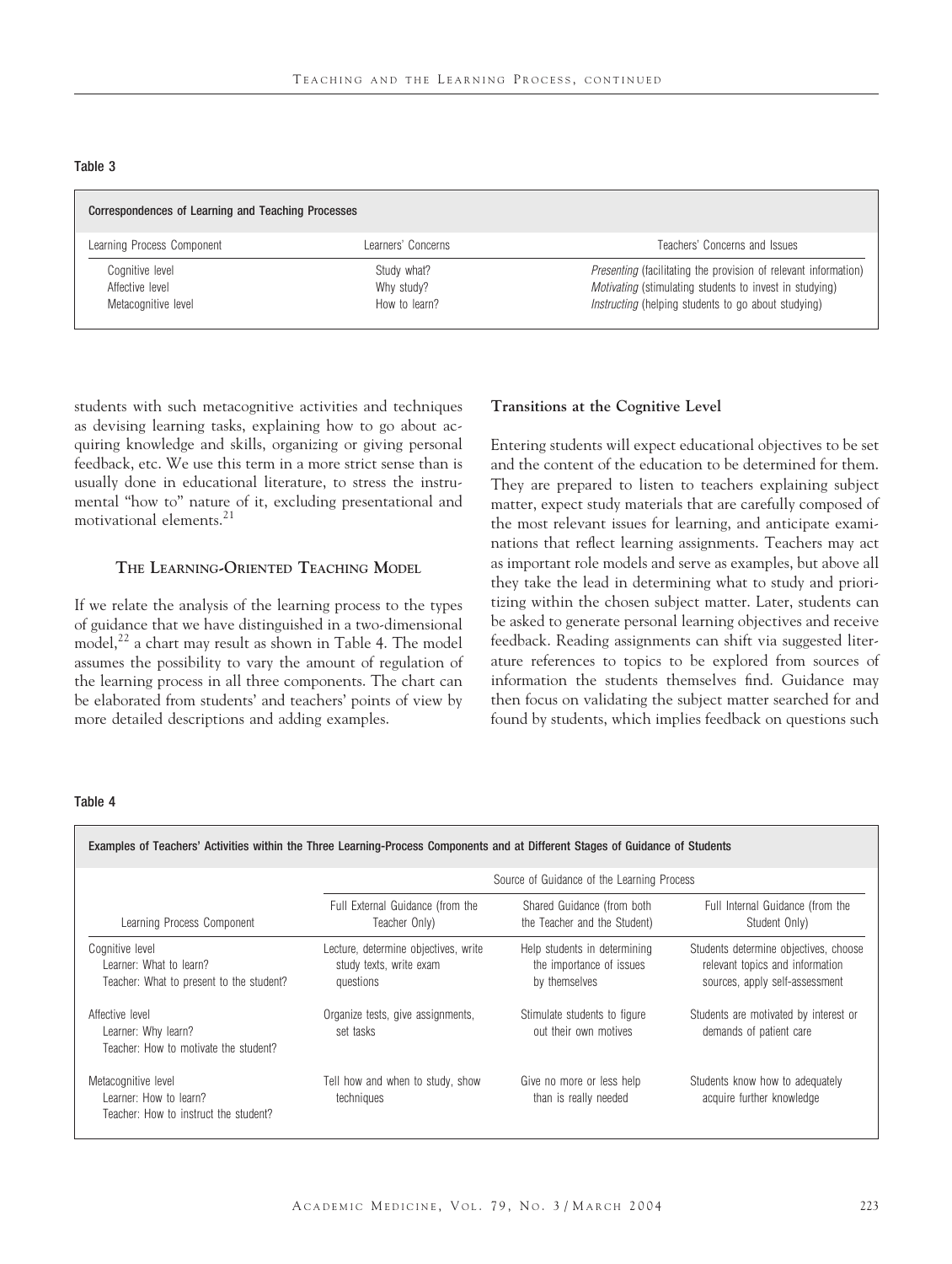as: Are these relevant issues for my education? Is the obtained information correct, of high quality, and up to date? What alternative information sources exist? How can this information be applied to solving my learning problem or addressing my learning need? Ultimately, we expect students to have internalized the same type of guidance that was used externally at an early stage of training. The teachers' role may be limited to serving as an information source.

## **Transitions at the Affective Level**

External motivations for learning include required attendance, written examinations, and assignments such as papers, presentations, and all other course requirements that are externally prescribed. Teachers and the educational institution can provide all these. Subsequently, motives for learning that extend beyond such school requirements but do not yet consider students fully responsible for their own learning may include the use of social incentives (e.g., shared tasks as in PBL, peer teaching arrangements), overt nonacademic rewards (personal contact with teachers), exposure to motivating experiences in contexts of future practice, and exposure to enthusiastic role models. Limited professional responsibilities can gradually be given to advanced students to create the feeling of the realistic need for continued learning. Ultimately, students are expected to develop an attitude that is inquisitive and a feeling of need for continued learning. This attitude may be overseen and enhanced by a supportive academic environment and by the perceived value and relevance of the content. In later stages, care for individual patients may become a strong personal motive for learning, rather than parental, teacher, or school requirements that extrinsically motivate. Teachers should give students genuine responsibilities—inpatient care, scientific research, or any other future role—before the end of medical school so that the emergence of internal motives can be encouraged. This accords with self-determination theory, which states that internalization and integration are processes through which extrinsically motivated behaviors become more selfdetermined.<sup>23</sup>

### **Transitions at the Metacognitive Level**

Students may have rather variable learning skills and strategies in the early stages. These can be compensated by explicit guidelines (e.g., advance organizers, summaries, keyword lists, detailed learning objectives, lay-out features in study texts, formative tests and other feedback). Many of the required thinking strategies at later stages of training may, in the early parts of medical training, have been practiced through modelling and didactic guidance by teachers and

with instructions in study materials. Later on, help with study skills may foster development and refinement of students' learning process. This implies providing help and feedback to learners when making their thought processes explicit (e.g., with concept maps), so the development and organization of their knowledge base can be assessed and facilitated. Students should learn to reflect, particularly upon how new knowledge and experience relate to existing knowledge and upon how new knowledge can be applied. The graduate should be capable of identifying knowledge deficits and be proficient in finding ways to correct these. The metacognitive skill to recognize personal knowledge deficiencies is difficult to acquire, and the motivation to correct these may be hard to generate; this may require a long period of shared guidance. The student's ability to assess his or her learning and planning for acquiring further knowledge—through continuing education, including managing time in a busy schedule, exploring techniques to keep up with journals, finding opportunities to apply and consolidate new knowledge, and learning effectively from new experience—may be considered a collection of mature, internalized, metacognitive skills.<sup>24</sup> Teachers could present students with unknown problems for which no information is provided and then ask them to find their own ways to learn to solve them.

## **PUTTING THE LOT MODEL INTO PRACTICE**

The LOT model reflects an educational philosophy of internalization of teacher functions in the learner in a way that allows optimal independent learning after graduation. To establish this internalization, teachers should assess the need for guidance students have during their training. This is not an easy task, since the degree and nature of this need depend on individual differences between students and on their progression towards independence. Furthermore, within individual learners the development in each component of the learning process (cognitive, affective, and metacognitive) can vary; this may also depend on the particular content of learning. First-year residents may need, at the same point in their learning, much guidance in acquiring skills in new, complex diagnostic procedures (at the cognitive level), while guidance in performing a general physical examination will be redundant. Learning diagnostic procedures may not require guidance at the affective level, whereas the same resident might need to be asked to take a written examination on pharmacology to motivate her enough to spend time to learn the necessary information from books. This approach may be compared to competency-based training, theoretically leading to variations in length of required training to attain specific competencies. $25,26$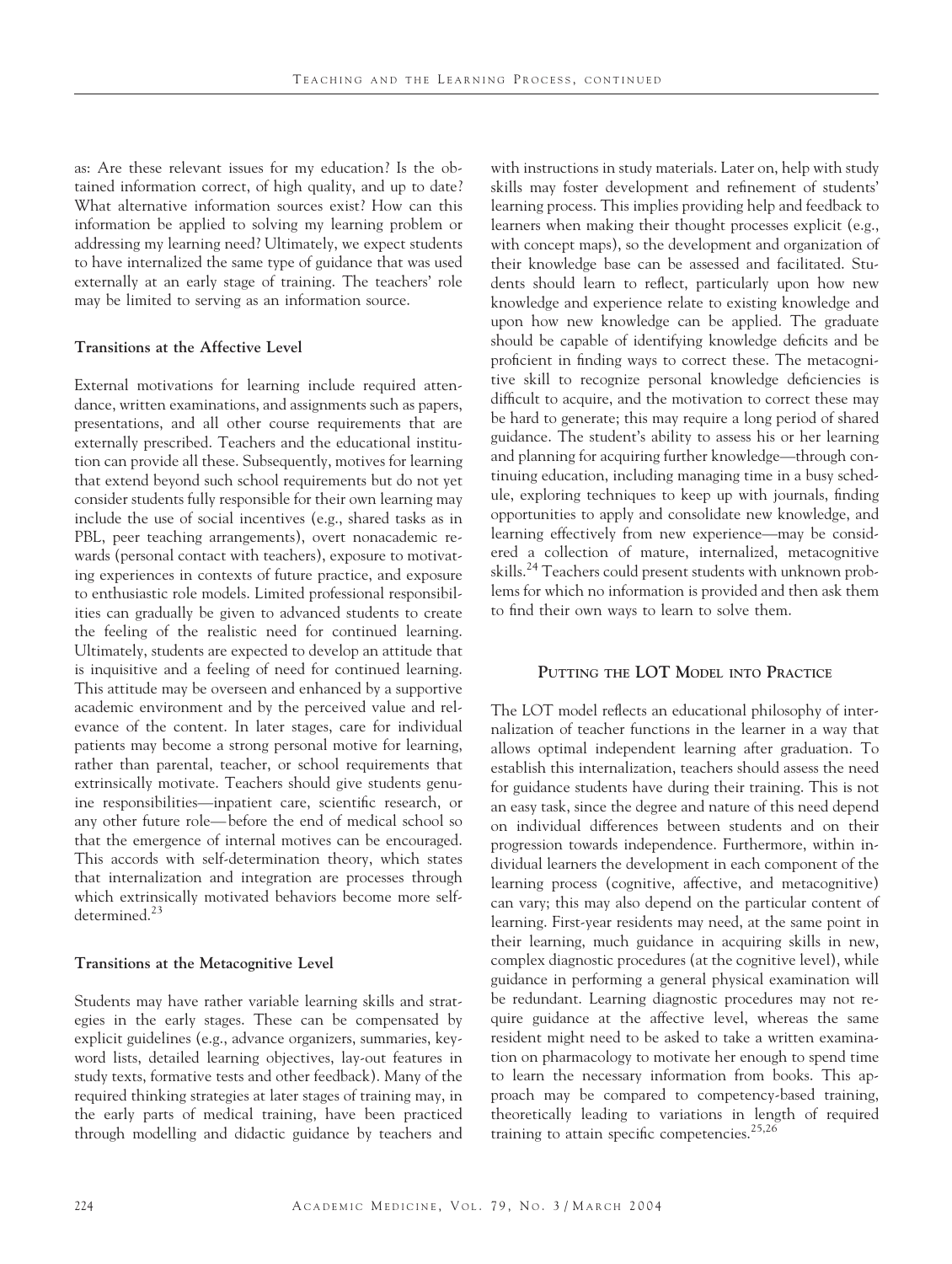An important feature of the model is that a *timeline* is not defined. Transition from external to internal regulation may take place at the curricular level over several years, but at the course level within days, and it may even happen simultaneously, depending on the object of education, which may be large and broad or small and specific. Learners can, at the same time, be experts in one field but novices in another field. We know this from research in the field of medical problem solving.27

So, although the model has a temporal character, there is no direct link with specific placement in the curriculum, nor with an exact duration of time. Rather, the model should be used as a general frame of reference for teaching. This view is in accordance with spiral approaches to curriculum development, where content elements regularly return at higher levels in the program and become more and more integrated into a coherent knowledge and skills base.<sup>28</sup> The LOT model may be applied at the curricular level, at the course level, and sometimes even during single lessons. This may have practical value for educationalists and course designers as well as for teachers during everyday teaching.

### **EXAMPLES**

## **Example 1: A Learning-Oriented Teaching Approach at the Curricular Level**

In 1995, the University of Amsterdam Medical School curriculum planners felt increasingly uncomfortable with the traditional clerkship arrangements. After a revision of the four preclinical years, including much more clinical education, a change in the last two years was deemed necessary.29 The traditional arrangement was a combination of 85 weeks of mostly hospital-based clerkships in a semistructured order in 11 different clinical disciplines, including six weeks of skills-training courses. The disciplines had no specific connections. In every discipline, students proceeded from being novices through a few weeks of experience to an accepted passing level in each discipline.

In the new arrangement, five phases of clinical training were devised, aimed at consecutively higher levels of responsibility for the student with lesser amounts of educational support. In Phase A, clerkships start with a combination of theoretical and clinical training in selected disciplines. Students' time is divided equally between the ward and independent learning and classroom courses. Phase B aims at general medical knowledge, skills, and professional attitude to prepare for higher responsibilities in Phase C. Whereas Phase A and Phase B each take place in the academic hospital and provide intensive course elements, in Phase C through Phase E, affiliated nonuniversity teaching hospitals also accommodate students. Phase D aims at higher-level skills in medical care in disciplines that already are familiar. Here, students are to acquire speed and routine in ambulatory care. In Phase E the clerks act as junior interns. The new arrangement as a whole considers the clinical training not as a series of multiple clerkships but as a construction of gradual development of medical responsibility, while an externally directed educational context is receding.

This curriculum development was partly inspired by the idea of learning-process–oriented teaching and has been summarized as a *Z-model curriculum*, in which a gradual increase of (clinical) responsibility is accompanied by a decrease of educational guidance of students. It contrasts with the older *H-model curriculum,* in which a sharp separation existed between a four-year theory phase succeeded by a two-year clinical phase. Other medical schools in the Netherlands have adopted this Z-model curriculum.<sup>30</sup>

# **Example 2: A Learning-Oriented Teaching Approach at the Course Level**

The tutorial process in PBL reflects a move toward selfregulated learning. In the facilitatory tutoring method students learn to become self-reliant and eventually independent of the tutor. $31$  In the example below, a variation to a PBL course was constructed with a further withdrawal of the tutor and replacement with peer students as teachers.

A small-group course in medical problem solving, developed at the University of Amsterdam Medical School,<sup>32</sup> consists of 30 sessions of 2.5 hours each, approximately once a month throughout years 2, 3, and 4. Clinical cases are discussed, drawing on knowledge acquired earlier in the curriculum. During the course, gradually more complex cases are discussed. In turn, three of the 12 students lead the sessions as peer teachers. All students are provided with case vignettes with sequential questions, reflecting a realistic course of clinical events. Peer teachers are provided with supplementary information on the patient (e.g., results of history, investigations), hints for literature preparation, and suggestions for guiding the sessions. A clinician–tutor ("consultant") is present and is provided with a complete case description including peer teacher hints and all model answers to the questions. The consultant intervenes only when the discussion heads to gross misconceptions on the matter. This teaching model allows the teacher to provide as much or little external guidance as needed at any moment. The consultant teacher can easily tailor his or her scaffolding to the students' needs. Indeed, if the consultant is absent, an experienced group can easily manage its own learning to a large extent.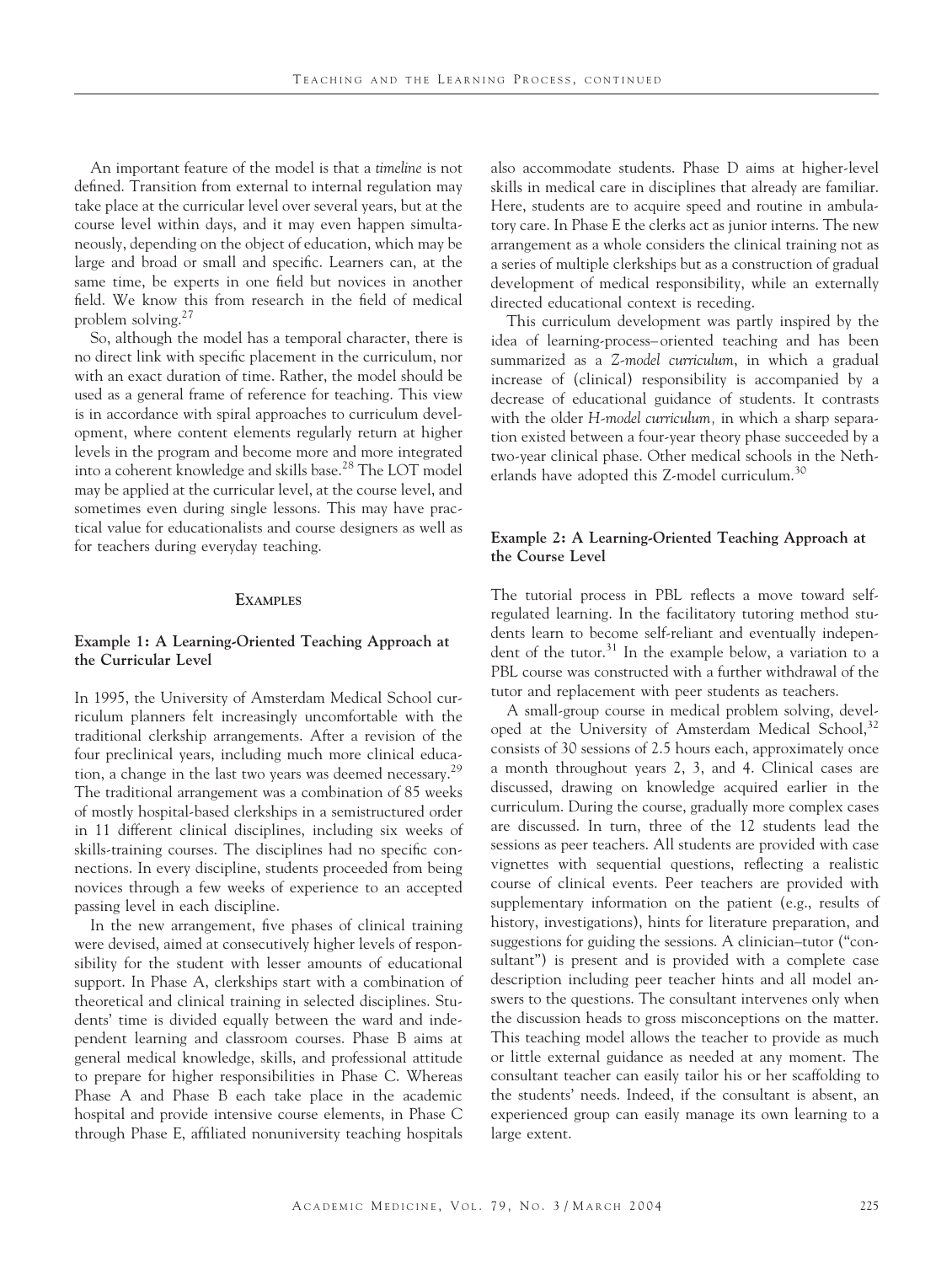## **Example 3: A Learning-Oriented Approach at the Session Level**

Bedside teaching may be considered from the perspective of the LOT model. During these one- to two-hour sessions, a clinical tutor or attending physician–teacher interacts with learners and a patient to discuss the clinical problem, observe or demonstrate medical history-taking and physical examination, synthesize the clinical data, apply basic science principles to the clinical setting, and develop a problem list, differential diagnosis, and plan for investigation or management.<sup>33</sup> The learners may be at different levels (e.g., a ward team consisting of junior or senior students, interns, junior or senior residents, or fellows) or may all be nominally at the same level (e.g., three to six senior clinical students or clerks). However, in reality, *all* learners come with varied backgrounds and clinical experiences, and they will approach the same patient and clinical problem with different cognitive needs, motives to learn, and learning skills and strategies, as well as variable needs for external guidance (i.e., variable competence at internal guidance).

Junior students, in need of external guidance, may learn best if the tutor chooses the patient and topics (e.g., how to perform a general physical examination efficiently, the approach to the diagnosis and management of a common clinical problem), directs the discussion, acts as a clinical role model and prompts the student's thinking process with questions.

Senior residents, on the other hand, may come to the session with their own specific learning needs (e.g., how to refine a difficult maneuver in the physical examination to find out whether *this* treatment will be appropriate on *their* patient) relevant to the immediate care of their patient or to their future practice. They may ask and answer most of their own patient-related questions by searching the medical literature and using consultants and may need—as "junior colleagues"—only scarce and specific guidance at self-defined moments. They learn predominantly through internalized guidance, at the cognitive, affective and metacognitive levels. During the bedside teaching session they may learn, and act as role models for junior students, at the same time.

"Intermediate" learners (e.g., senior students, junior residents) may be somewhere between these two poles, needing shared guidance when involved in the three components of learning. The teacher may ask an intern to generate and focus case-based questions, and then help the intern to appraise and apply the answers. The intern may want to attend a bedside session because of the teacher's enthusiasm or because it is perceived as a "team" activity. The teacher may ask the intern to "think out loud" so that knowledge and reasoning skills can be addressed explicitly. If the intern is also asked to reflect on his or her learning process, a metacognitive element has been introduced.

To confound the issue further, any single learner may be at a different point of the external–internal continuum for each of the components of the learning process (e.g., be at the shared-guidance point for the cognitive component, the external-guidance point for the metacognitive component, and the internal-guidance point for the affective component), and these may vary according to the case material at hand, depending on prior experiences or future plans. A senior student may have expertise in handling a patient with type 2 diabetes, needing little guidance here, while being a novice in dealing with patients with a suicidal depression. This can prove challenging for the clinical tutor, who must provide different support for different learners at the same time, and whose role with the same learner may change over the course of a series of sessions. Awareness of different levels of the learning process and variable needs for guidance, however, will enhance the tutor's sensitivity and ability to deal with these complexities.

#### **DISCUSSION**

The model we have described may not be considered revolutionary. What we have done is translate existing concepts from educational psychology into a framework that can be used in curriculum and course development and in teacher training. These concepts may, however, lead to a redefinition of the teacher's characteristics and actions, moving from the traditional teacher–lecturer (indicated in the upper-left cell of Table 4) to a teacher with skills in all three components of the learning process, who has sensitivity to students' need for guidance. Our article should be viewed as a summary of the current state of "a model representation of the learningteaching process under construction," and we welcome insights from others that can add to further understanding and strategies for implementation.

The model focuses on the *interplay* between learning and teaching, but does *not* give a complete description of either process. For example cognitive processing includes not only selection of information, but also encoding, processing, remembering, and recall of facts and insights. Also, the affective and metacognitive components include several specific processes that have been analyzed by Vermunt and Verloop.<sup>18</sup> However the model can be well understood without elaborating on these aspects. Teachers' functions have been put into a framework with three labels: presenting, motivating, and instructing (Table 3). They relate to other descriptions of teacher tasks in the literature. For example, Harden and Crosby<sup>34</sup> have recently distinguished six domains of teacher activity and 12 teacher roles (e.g., information pro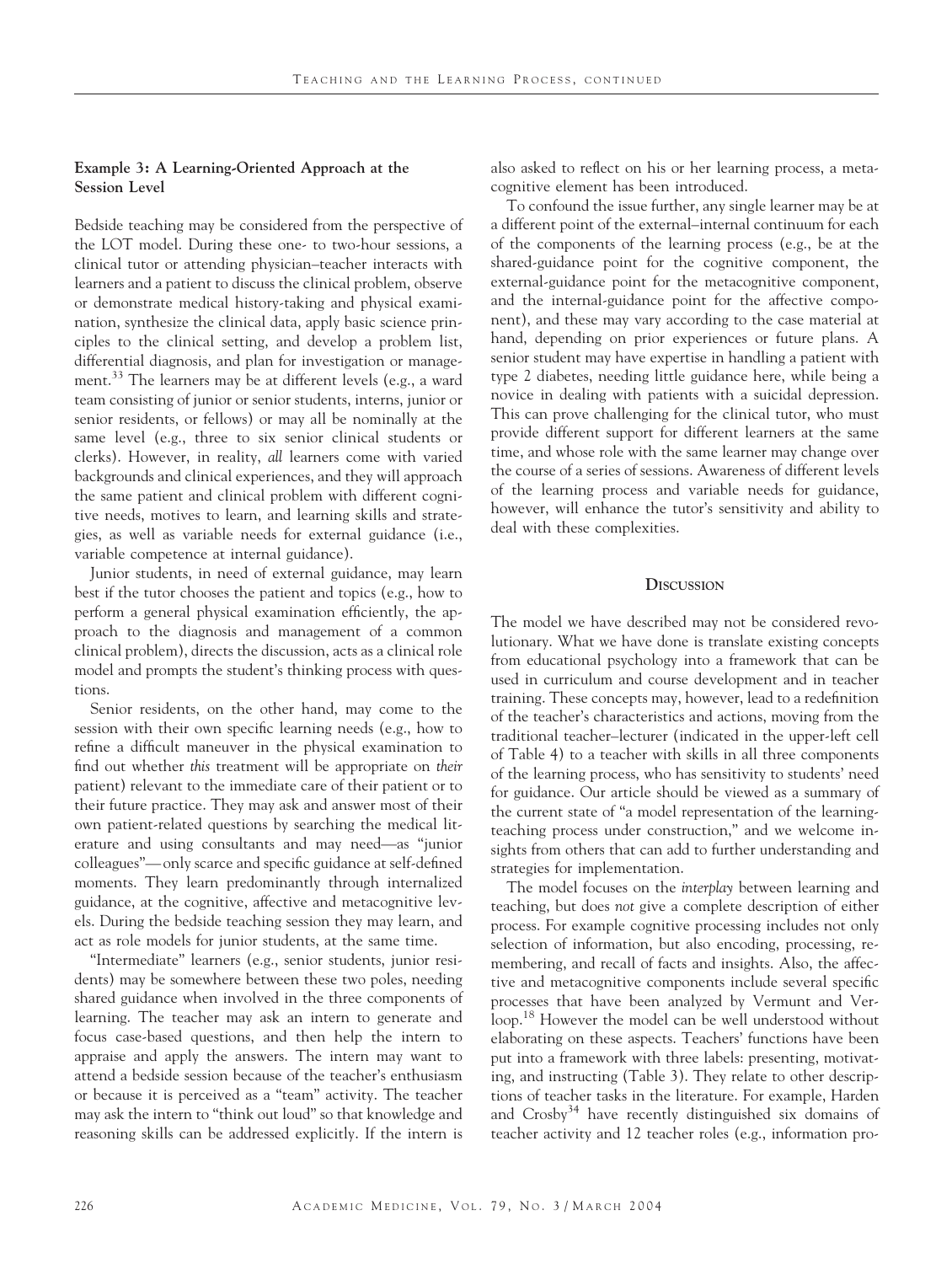vider, role model, facilitator, examiner, planner, and resource developer). This description corresponds with our model.

One practical application is that the model could be used as a diagnostic instrument. In unsatisfactory courses or a single teaching session, one may try to analyze problems in all facets of the model: Are adequate challenges present in each of the components of the learning process? Is too little or too much guidance provided?

Many elements of the learner's point of view in the model have been used in descriptive research. Vermunt, using many of the concepts that we have put into our model, devised an inventory of learning styles. Substantial empirical research in this area, mostly in the Netherlands, has focused on students' learning styles and strategies in higher education, as measured with the inventory of learning styles and related measures.35–44 One study addressed differences between novice and advanced medical students,<sup>41</sup> others focused on other students and levels of education. Stability of learning styles was investigated,<sup>37,41</sup> and parts of the theoretical framework were further elaborated. A distinction between macro and micro perspectives (Table 1) was not made before, and we have added the idea of a *content conception*. This could be of value in determining study styles and strategies and might be explored for its validity for predicting success in learning and future (medical or other) practice.

The model described here could serve as a framework for curriculum and course development and actual classroom teaching as shown in the examples presented. In addition, teacher training and teacher evaluation may profit from the use of this model, if we succeed in describing teacher behaviors at presentational, motivational, and instructional levels that can be learned and observed. If we can measure the amount of guidance students need (i.e., the desired amount of *constructive friction*)*,* it might be possible to actualize the dimension of external–internal guidance. Also, it may be possible to construct a teacher style inventory, parallel to learning style inventories, based on this model.<sup>45</sup>

Beyond its practical applications, the model may also offer a systematic framework for research: it does generate questions as to how it may be used and its validity for different purposes. For instance, how powerful is the model in changing perceptions of learning and teaching? Teachers should be able to *recognize* its validity and think of practical applications for their own teaching. The ease of finding examples in everyday medical teaching derived from the model may support its usefulness and face validity. Other research questions include: How can specific teacher activities of the shared guidance type at each of the three levels be formulated, carried out, and be tested for their effectiveness? How can we identify the needs of students for guidance or, in other words, how do we identify opportunities for realizing constructive friction and translate these into tools for teach-

ing in the clinical or classroom setting? How much constructive friction can be devised for groups of students collectively? Can we measure progress of students in the three components of their learning competence as to their independent functioning in specific areas of learning (e.g., basic sciences or clinical skills)? How much difference between students' levels and learning styles should be taken into account when providing collective or individual shared guidance?

We believe it will be worthwhile to further investigate and validate these theoretical notions and encourage research in this field.

The authors thank Dr. Eugène J. F. M. Custers for his critical comments on an earlier version of the manuscript.

#### **REFERENCES**

- 1. Vermunt JD. Process-oriented instruction in learning and thinking strategies. Eur J Psychol Educ. 1995;10:325–49.
- 2. Cobb P. Constructivism and learning. In: Husén T, Postlewhaite TN (eds) The International Encyclopedia of Education. Oxford: Pergamon, 1994:1049–52.
- 3. Collins A, Brown JS, Newman SE. Cognitive apprenticeship: teaching the crafts of reading, writing and mathematics. In: Resnick LB (ed). Knowing, Learning and Instruction: Essays in the Honor of Robert Glazer. Hillsdale, NJ: Erlbaum, 1989.
- 4. Vygotsky LS. Mind in society. The development of higher psychological processes. Cambridge, MA: Harvard University Press, 1978.
- 5. Vermunt JDHM. Leerstijlen en sturen van leerprocessen in het hoger onderwijs. Naar procesgerichte instructie in zelfstandig denken. [Learning styles and learning processes in higher education. Toward process oriented instruction in independent thinking. Academic dissertation.] Amsterdam: Swets en Zeitlinger, 1992.
- 6. Brandsford JD, Brown AL, Cocking RR, Donovan WS, Pellegrino JW (eds). How People Learn: Brain, Mind, Experience and School. Washington, DC: National Academy Press, 2000.
- 7. Vermunt JD. Metacognitive, cognitive and affective aspects of learning styles and strategies: a phenomenographic analysis. Higher Educ. 1996; 31:25–50.
- 8. Short EJ, Weisberg-Benschell JA. The triple alliance for learning: cognition, metacognition and motivation. In: McCormick CB, Miller GE, Pressley M (eds). Cognitive Strategy Research: From Basic Research to Educational Applications. New York: Springer, 1989.
- 9. Bloom BS. Taxonomy of Educational Objectives: The Classification of Educational Goals. Handbook I: The Cognitive Domain. New York: Makay, 1956.
- 10. Mayer RE. Cognitive, metacognitive and motivational aspects of problem solving. Instruct Sci. 1998;26:49–63.
- 11. Weiner B. A theory of motivation for some classroom experiences. J Educ Psychol. 1979;71:3–25.
- 12. Bandura A. Self-efficacy: toward a unifying theory of behavioral change. Psychol Rev. 1977;84:191–215.
- 13. Mann KV. Motivation in medical education: how theory can inform our practice. Acad Med. 1999;74:237–9.
- 14. Brown AL. The advancement of learning. Educ Res. 1994;23:4–12.
- 15. Vermunt JD. The regulation of constructive learning processes. Br J Educ Psychol. 1998;68:149–71.